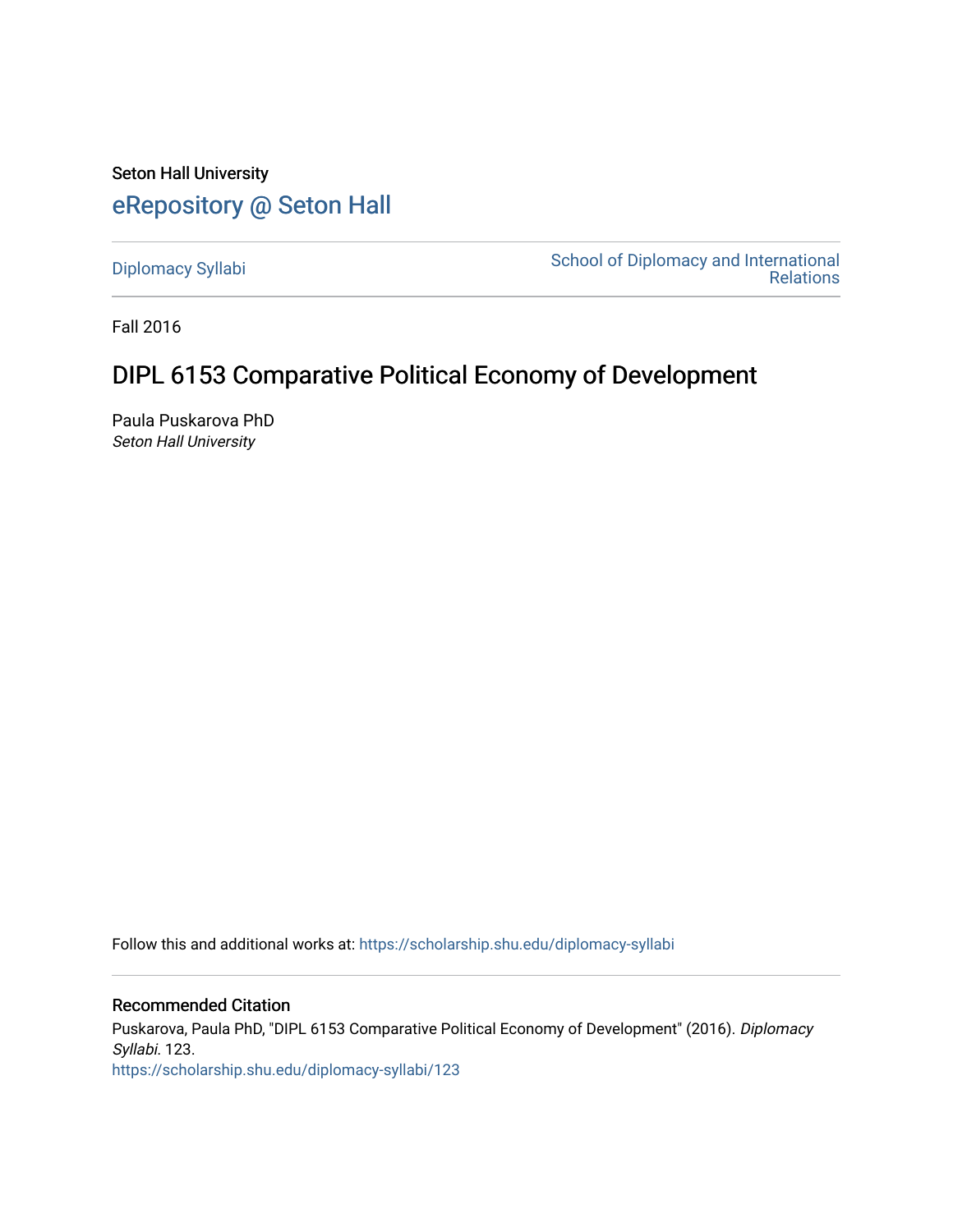# **SCHOOL OF DIPLOMACY AND INTERNATIONAL RELATIONS SETON HALL UNIVERSITY**

# **DIPL 6153 COMPARATIVE POLITICAL ECONOMY OF DEVELOPMENT** Fall 2016 Tuesday 2:00pm to 4:10pm

Professor Paula Puskarova Office Hours: Tuesday 1:00-2:00pm and by appointment Email: [paula.puskarova1@shu.edu,](mailto:paula.puskarova1@shu.edu) [paula.puskarova@shu.edu](mailto:paula.puskarova@shu.edu)

#### **Description of the Course**

This course deals with selected topics in economic development covering both macro and micro aspects. We will learn about the growth models (Sollow and modern models), history and expectations, inequality, institutional economics, agricultural markets and financial markets as well as foreign aid and development assistance.

This course is a complementary to the topics covered in detailed in DIPL6155 (Advanced Economic Aspects of International Relations).

"Political Economy" is not a unified discipline, and there are studies using the term that have radically different perspectives. Therefore it may be the case that some of you feel that why we study those topics in this course and where we are heading. So here is my big picture.

Traditional economics, which is sometimes referred to as neoclassical economics, hinge on certain assumptions. The growth models are not the exceptions (particularly the Solow model is naturally classified as neoclassical model) and they are based on many implicit and explicit assumptions. In a context of development, under ideal circumstances, as the Solow model predicts, people save and invest, and thus capital stock is accumulated which leads to economic growth at least to some extent. However, unfortunately, the process is not automatic at all in practice. We need macroeconomic stabilization in order for the sizable investment realized. Nevertheless, stabilization is not the sufficient condition for development–we also need lots and lots more preconditions. The world and society are more complicated and countries and regions are more varied than the traditional economics assumes, and thus considering the role of government, legal framework, and market structures are important. Fortunately, there has been a rapid advancement in economics in last several decades and many useful frameworks, with which we can approach to more realistic structures, have been provided (i.e. more rich frameworks explaining why and how countries and regions differ). I would like to pick up several of those frameworks which are important and relevant to "development" in the second half. This is what I consider "political economy of development". Of course, I am not discounting the topics we covered in the first half–we should regard the newer frameworks as complements rather than substitutes to the neoclassical models. The Solow model, indeed, is quite useful and practical as a first approximation.

Course materials are designed to develop analytical skills and you should be equipped with economic mind after the semester. The emphasis of this course is on analytical thinking and the goal is that you get a hands-on taste of how economists approach problems of development. Rather than just being informed of factual knowledge, you can acquire ability and skill to understand backgrounds of certain phenomena and analyze how we might bring about improvements. To this end, the bulk of the course will be devoted to in-depth analysis of fundamental economic questions and I will introduce theoretical models in each topic. A model is a simplified and abstract representation of reality, in the sense that it isolates and focuses on the most important elements of a situation and neglects the others.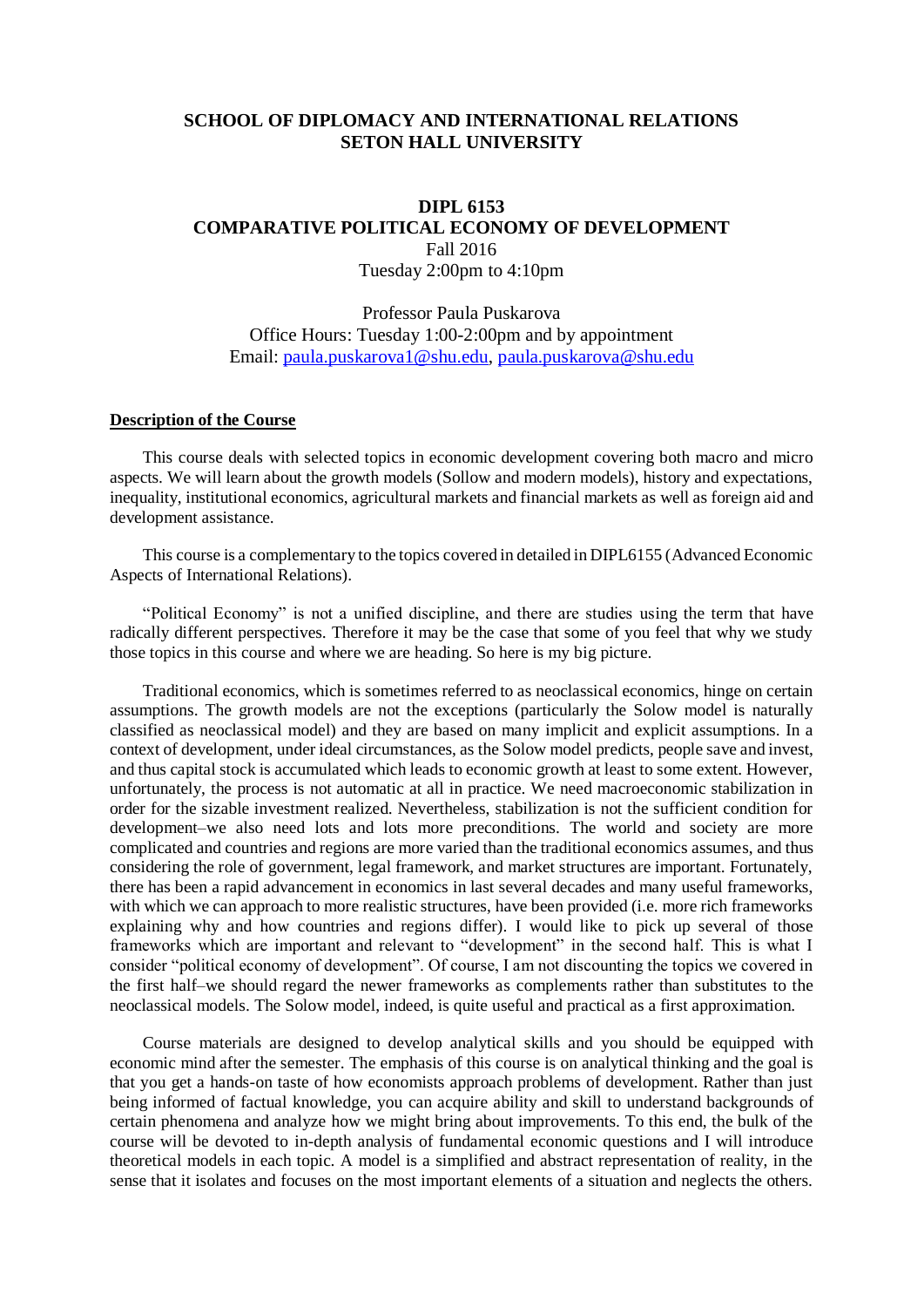If and when you confront real world problems, you will find it necessary to adapt these principles to all the details and nuances of reality. Unfortunately we will stick to most basic models in this course due to time and technical constraints, however, they will enable you to pursue their refinements in future.

#### **Course Prerequisites and Caveats:**

Although there is no specific course designated as a prerequisite, this course requires good understanding of basic theories of micro and macro economics (undergraduate principles of economics). It is also welcome to have at least some background in mathematics or regression analysis what is to some extent covered by the DIPL 3800 course. Many papers in development are accompanied by such analysis and even though we will not concentrate on the modeling part much, we will learn to see logic in it.

#### **Course Text:**

All the lecture notes (PowerPoint slides) and selected readings (papers) throughout the course will be sent to you via email for your convenience. This is to encourage you to actively participate in the class discussions–not just reproducing the blackboard. Topics are largely in line with the main textbook for this class:

Debraj Ray, Development Economics, Princeton University Press: 1998 (ISBN-10: 0691017069).

I assume that you read relevant chapters of the textbooks before the class. Remember that PowerPoint slides are not the substitute for the textbook reading.

# **Course Requirements:**

**Course Project**: You will write a brief report for your analysis on the economic development, challenges, and policy recommendation in your favorite country. The report is due on December 13 (Tuesday). Late submissions after the due date will not be accepted. I will provide further directions and suggestions for this assignment.

**Midterm Exam**: It will be held on October 25 (Tuesday).

#### **Some Ground Rules**

Since this is a graduate course, the instructor assumes that students are aware of the benefits of regular class attendance. Attendance will be taken and unexcused absences will be detrimental to course grades. Students are expected to come to class prepared and to be capable of answering questions when called on.

Students are expected to turn off cell phones and other electronic devices when in class and to treat other class members respectfully.

If there is a dispute over the grade you receive on an exam/project, I will be happy to reconsider your grade but I reserve the right to re-grade the entire exam/project.

#### **Plagiarism and the Honor Code**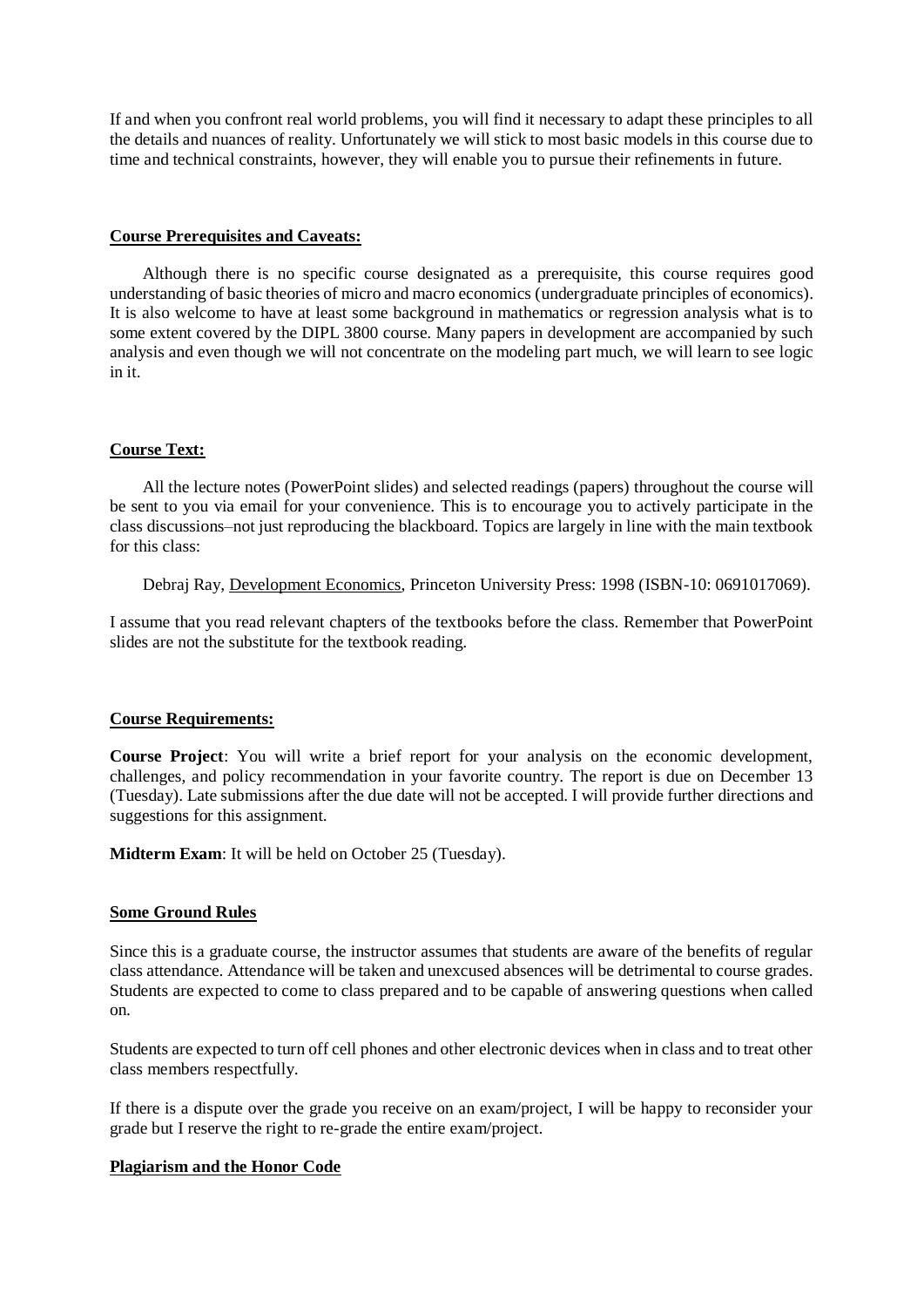Cases of cheating or plagiarism will be handled according to procedures outlined in the Diplomacy School Academic Integrity Policy. Plagiarism and other forms of academic dishonesty will be reported to the administration, and will result in a failing grade for the course and up to possible dismissal from the School of Diplomacy. See university and school standards for academic conduct here:

<http://www.shu.edu/offices/student-life/community-standards/community-standards.cfm> [http://www.shu.edu/academics/diplomacy/academic-conduct.cfm.](http://www.shu.edu/academics/diplomacy/academic-conduct.cfm)

### **Students with Special Needs**

It is the policy and practice of Seton Hall University to promote inclusive learning environments. If you have a documented disability you may be eligible for reasonable accommodations in compliance with University policy, the Americans with Disabilities Act, Section 504 of the Rehabilitation Act, and/or the New Jersey Law against Discrimination. Please note, students are not permitted to negotiate accommodations directly with professors. To request accommodations or assistance, please self-identify with the Office for Disability Support Services (DSS), Duffy Hall, Room 67 at the beginning of the semester. For more information or to register for services, contact DSS at [\(973\) 313-6003](tel:%28973%29%20313-6003) or by e-mail at [DSS@shu.edu.](mailto:DSS@shu.edu)

# **Grading**

Class participation including the Discussion Entree for a current development's topic - 30% Research paper –  $35\%$ Mid-term exam – 35 %

#### **Schedule of Assignments**

| <b>Week One</b><br><b>AUG 30</b>       | <b>Introduction</b><br>1 <sup>st</sup> assignment - resume on immigration crisis in the European Union:<br>https://www.youtube.com/watch?v=_5o1tiyHPrE                                                         |
|----------------------------------------|----------------------------------------------------------------------------------------------------------------------------------------------------------------------------------------------------------------|
| <b>Week Two</b><br>SEP <sub>6</sub>    | The Standard Growth Theory (Solow Model)<br>discussions on the $1st$ assignment                                                                                                                                |
| <b>Week Three</b><br>SEP <sub>13</sub> | <b>Extensions to Solow Model: Human capital and social capital vs. knowledge</b><br>capital, spillover effects<br>following readings:                                                                          |
|                                        | Jones, C.I. 1995. R&D-based models of economic growth. Journal of Political<br>Economy 103(4): 759-784.                                                                                                        |
|                                        | Puskarova P. Piribauer P. 2016. The impact of knowledge spillovers on total factor<br>productivity revisited: New evidence from selected European capital regions.<br><i>Economic Systems</i> 40 (3), 335-344. |
|                                        | Ishise H. Sawada Y. 2009. Aggregate returns to social capital: Estimates based on<br>the augmented augmented-Solow model. Journal of Macroeconomics 31(3): 376-<br>393.                                        |
|                                        | Keller, W. 2004. International Technology Diffusion. Journal of Economic<br>Literature 42(3): 752-782.                                                                                                         |
| <b>Week Four</b><br><b>SEP 20</b>      | History, Expectation, and Development, Institutional Economics<br>$textbook - Ch. 5$                                                                                                                           |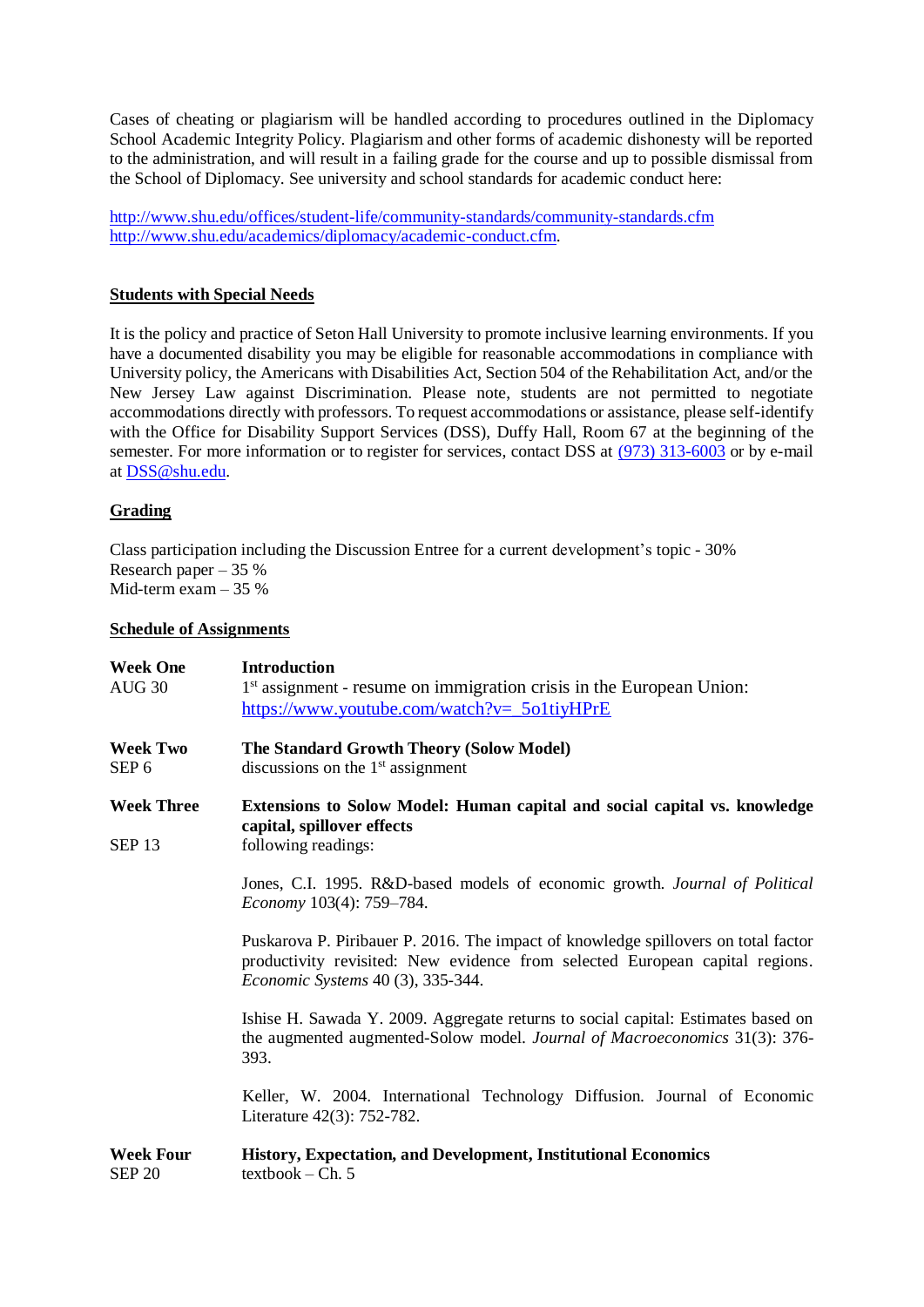| <b>Week Five</b>                        | <b>Economic Inequality</b>                                                                           |
|-----------------------------------------|------------------------------------------------------------------------------------------------------|
| <b>SEP 27</b>                           | $textbook - Ch. 6 and 7$                                                                             |
| <b>Week Six</b>                         | <b>Poverty and Undernutrition</b>                                                                    |
| OCT <sub>4</sub>                        | $textbook - Ch. 8$                                                                                   |
| <b>Week Seven</b><br>OCT <sub>11</sub>  | <b>Fall Break – No classes</b>                                                                       |
| <b>Week Eight</b>                       | <b>Population Growth and Economic Development</b>                                                    |
| OCT <sub>18</sub>                       | $textbook - Ch. 9$                                                                                   |
| <b>Week Nine</b>                        | Mid-term exam, Sustainability and Health                                                             |
| OCT <sub>25</sub>                       | no readings                                                                                          |
| <b>Week Ten</b>                         | All Saints Day, Rural and Urban                                                                      |
| NOV <sub>1</sub>                        | $textbook - Ch. 10$                                                                                  |
| <b>Week Eleven</b>                      | <b>Presidential Election Day, Markets in Agriculture</b>                                             |
| NOV <sub>8</sub>                        | textbook – Ch. 11 and $12$                                                                           |
| <b>Week Twelve</b>                      | Macro Stabilization Program – Balance of Payment Crisis and Need for<br><b>Exceptional Financing</b> |
| <b>NOV 15</b>                           | textbook $-13$ , 14 and 15                                                                           |
| <b>Week Thirteen</b><br><b>NOV 22</b>   | <b>Foreign Aid, Development Assistance and the Millennium Development Goals</b>                      |
| <b>Week Fourteen</b><br><b>NOV 29</b>   | Research Paper – individual meet-ups and discussion regarding the content                            |
| <b>Week Fifteen</b><br>DEC <sub>6</sub> | <b>Research Paper presentations and discussions</b>                                                  |

# **Research Design Paper:**

The primary written assignment in this class is a 15 page minimum (double-spaced with 1" margins and 12 point fonts) research paper. **This final paper is due electronically at 6pm EST on Tuesday December 20th.** 

Please design your paper so it has the following parts:

- **1. Abstract** not more than 7 lines
- **2. Introduction**  explain the research question and motivation for the question
- **3. Literature**  summarize the current knowledge on the issue properly citing the existing work
- **4. Your analysis**  demonstrate your point of view and support it with literature and also data, collect the data using the statistical offices
- **5. Discussion** argue with yourself, explain if your analysis has some weaknesses
- **6. Conclusions**  recap the key contributions of your paper